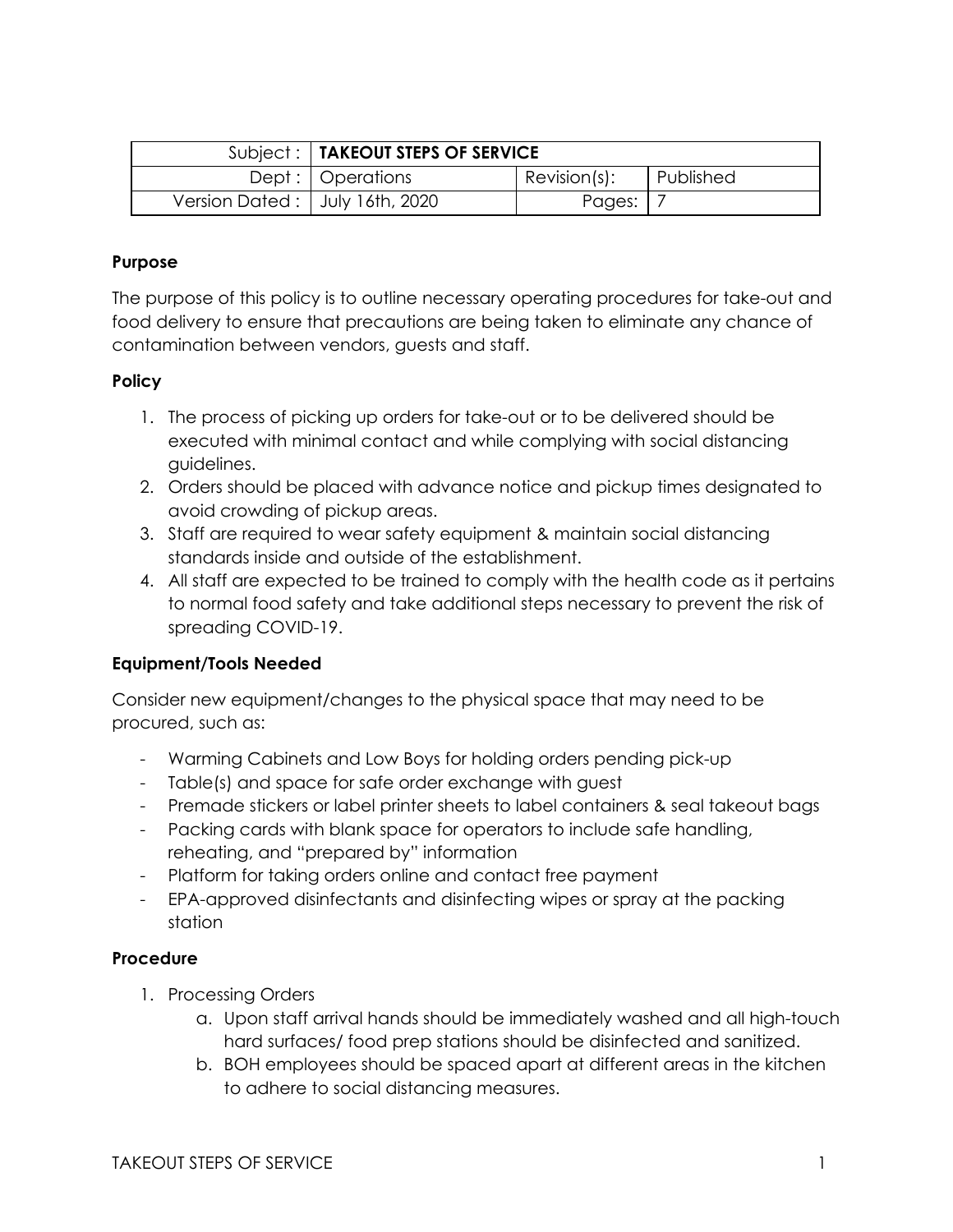- i. Menus should be modified to be conducive to this type of structure in the kitchen.
- ii. Stations should be stocked ahead of time with all necessary packaging and labels to ensure that cooks can execute and package dishes assigned to their stations completely.
- c. All orders for the day will be reviewed, printed and posted in advance. All necessary mise should be gathered and placed on stations ahead of time as scheduled by Manager on Duty, or otherwise items will be distributed by the Kitchen Runner.
- d. Orders will be fired to the kitchen as prep time allows. Any pre-prepared items should be stored in an appropriate warming cabinet or fridge that only the order Packager will access to complete orders.
- e. Any add on items or beverages will be highlighted on each order and packaged ahead of time, labeled, sanitized and placed near the final packaging station for direct access without additional employee contact.
- f. A note/marking should be made on any order involving the sale of alcohol to signify that the employee handing off the order must check for ID to confirm legal drinking age of 21.
- 2. Preparing Orders
	- a. All employees are required to wear gloves to avoid direct bare-hand contact with ready to consume foods or food contact surfaces.
	- b. To the greatest extent possible, cooks should be able to execute to-go dishes from start to finish at one station, boxing with the mise at their station before it is passed off for bagging.
		- i. Only finished sealed food should move on to the checking and bagging station.
		- ii. Boxed food that has been sealed by cooks should not be reopened again for any reason.
	- c. Cooks should place food ready to be packed in a designated window where it is able to be picked up by the Packager (typically the Expeditor). Discourage cooks directly handing food to the Packager, maintain social distancing standards between staff to the greatest possible extent.
- 3. Packaging, Bagging & Checking Order
	- a. Packaging Order Items:
		- i. Pre-printed labels for each menu item should be available on the station of the cook who is responsible for preparing and boxing up those items. As soon as each item is packaged, the sticker should be applied to signify the dish is complete. At this point the container should not be reopened.
			- 1. Any modifications should have stickers available that should be applied by the cook to confirm appropriate modifications or substitutions have been made.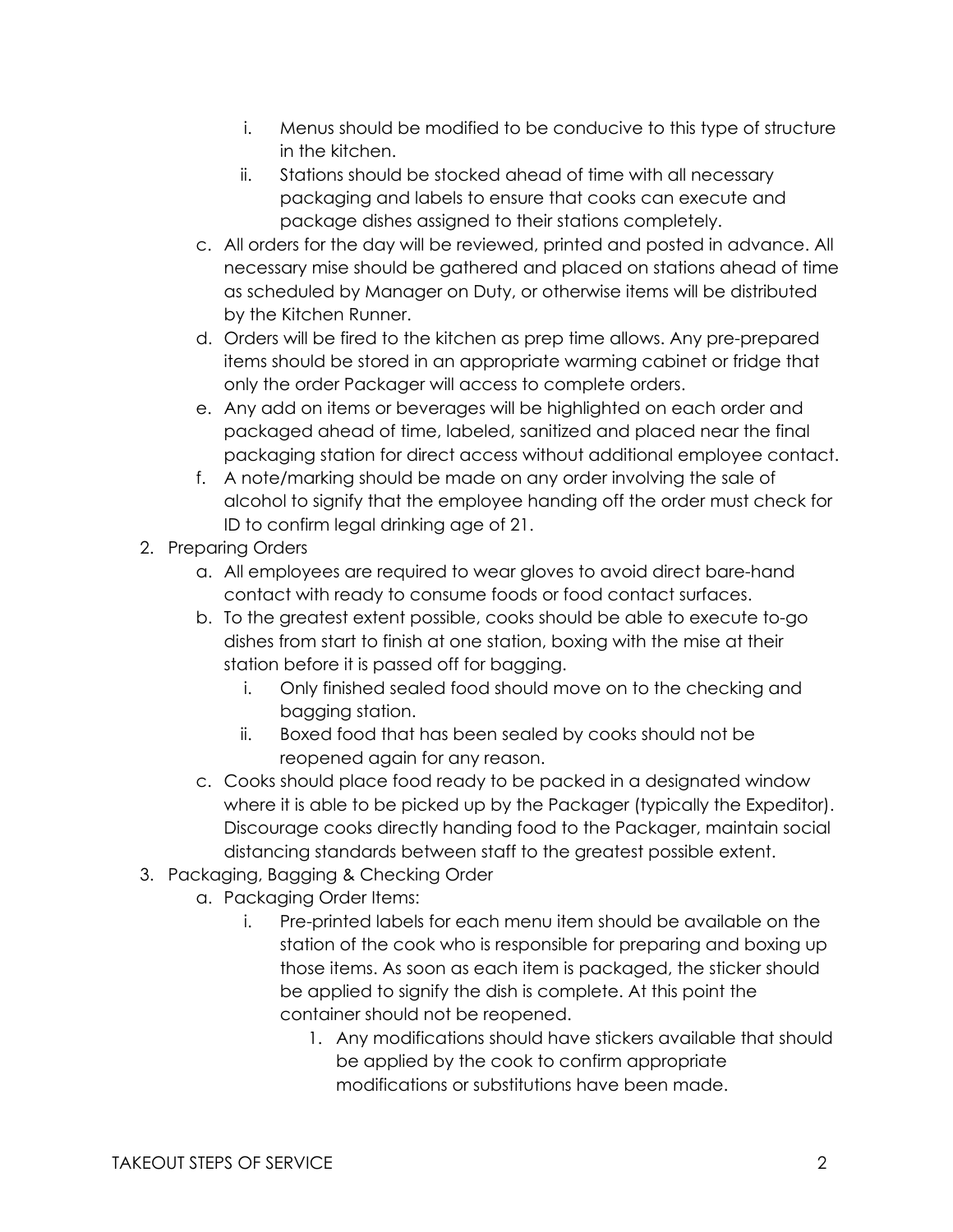- ii. Once the components of an order are packaged and sealed, the items leave the kitchen station and move to the packaging and order checking station. All individual boxed and sealed components are checked by designated Packager against the order, given a final wipe down with a towel with disinfectant, and placed into the appropriately labeled/numbered to-go bag for pick up.
	- 1. All take-out orders will have the order confirmation # and the guest last name clearly displayed to avoid any confusion or need to reopen any package and check that it is the correct order.
	- 2. Any documents including instructions on safe handling, reheating, transferring plating to guest owned plates or tupperware, or other information should also be included in the order before it is sealed and marked as complete.
- iii. To-go bags will be stapled closed by Packager with all order information visible and clearly facing outwards for efficient retrieval of orders.
	- 1. If necessary, keep an additional warming cabinet available for completely packaged orders that can be held warm should the pick-up window be delayed by the guest. Only the Packager should be able to place orders in the cabinet and retrieve them when the guest has arrived.
- iv. If any add-on items are to be included in the order, such as beverages, they should be organized and packaged ahead of time and placed, labeled with additional copy of order attached, in the low-boy or walk-in nearest to where the final order packaging is taking place. This will allow the Packager to retrieve additional items easily without opening a package to complete any order or travel through unnecessary space.
	- 1. These orders should follow the same food packaging protocol of being disinfected, placed in a bag, sealed and labeled with order information to clearly identify each order.
- b. Document who prepared each meal.
	- i. A card will be included in every take-out order with a template to be filled out. The card will have restaurant designed messaging, as well as a space for the name of the Cook(s) who prepared the items, the Packager who assembled the order, the date & time the order was packaged, and any reheating instructions. The card should have a manager note/stamp saying the employees working have been assessed as in good health and able to work by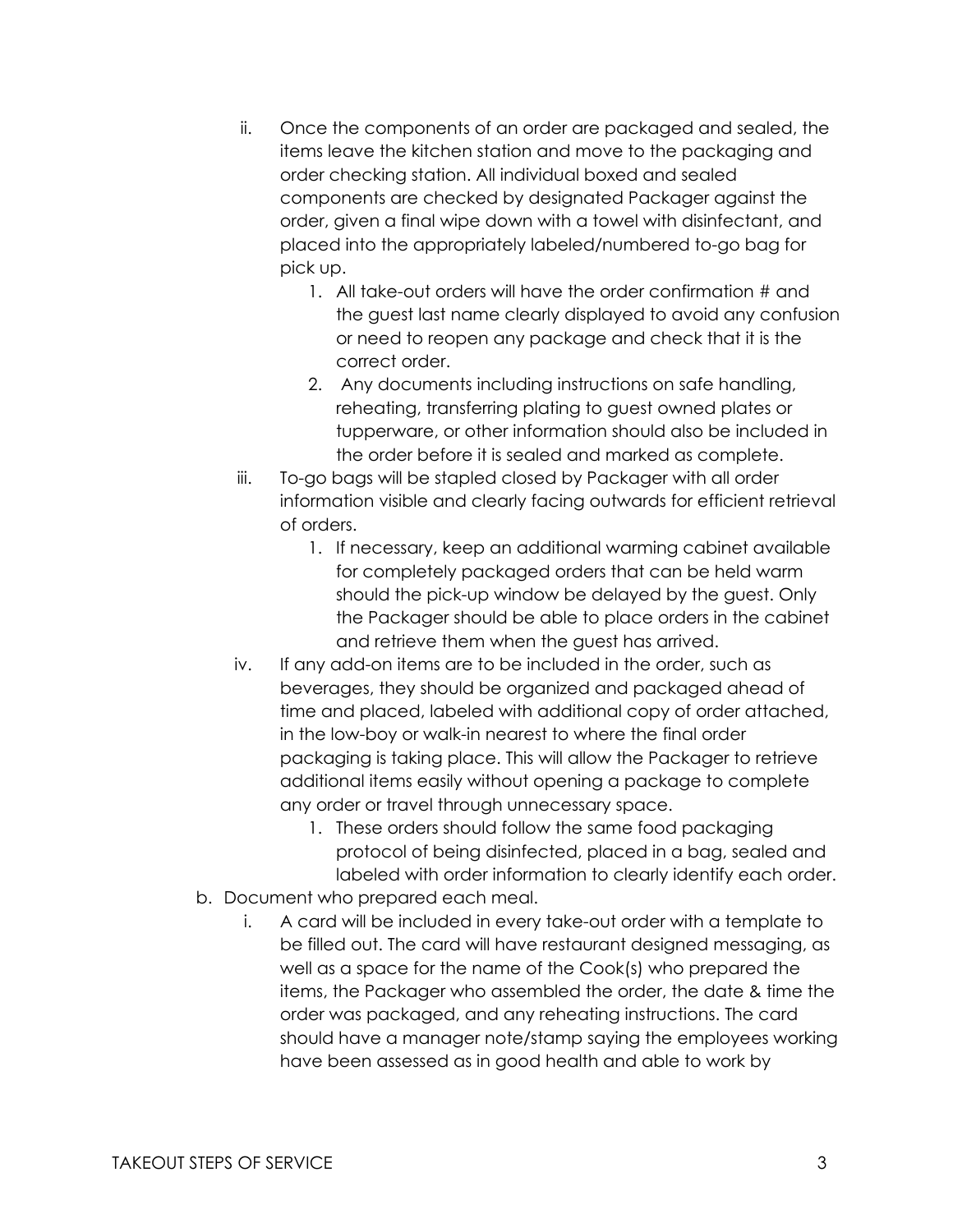management. This card will be included along with the full order receipt in the take-out bag/box.

- ii. A duplicate of the take-out order will be signed off on by the same Packager with his/her name, Cook(s) name(s), time & date. All orders for the day will be logged for record keeping purposes.
- 4. Line Management
	- a. Venue should assign a rigid pick up time when the order is placed online. Give a grace period between pick up times to avoid any overlap.
		- i. Discourage taking orders in person to avoid crowds.
	- b. When guests arrive for pick up, there should be a clearly marked space for guests to wait for their order. Markings or signs should be placed outside the entry, 6 feet apart so that if more than one guest is present, they can practice safe distancing.
	- c. To avoid forming a line, call, text, or email your guest to notify them that their order is ready and to come to the set pick up location.
		- i. Food should not be held longer than 4 hours when waiting to be picked up. If held for longer than 4 hours, the order must be discarded.
		- ii. Make sure to not message several guests at once unless you have clear markers in place for safe distancing while guests wait for their order.
		- iii. If you notice crowding, intervene. Politely ask guests to respect CDC and government guidelines. Maintain open communication with guests to eliminate confusion or crowding.
- 5. Handoff to Guests/Couriers
	- a. Instructions for pick up practices should be communicated to guests at the time the order is placed via confirmation email or through the ordering platform.
		- i. Additional postings should be made on your website or social media page outlining take-out instructions and procedures.
		- ii. Notify guests that safety precautions such as masks are required in order to receive service. Guests must be wearing face coverings when not seated at their dining table.
		- iii. Hand sanitizer should be easily accessible for guests in all restaurants at the point of pick-up
	- b. Offer both in-store pickup and curbside delivery (*i.e.* employees wearing safety equipment will deliver bagged items curbside to customers/couriers and place directly into trunks) where possible.
		- i. Employees must wear gloves when passing takeout orders to guests and couriers.
	- c. A table or barrier should be placed at the restaurant entrance where the line is marked to keep people from entering the space. Any door where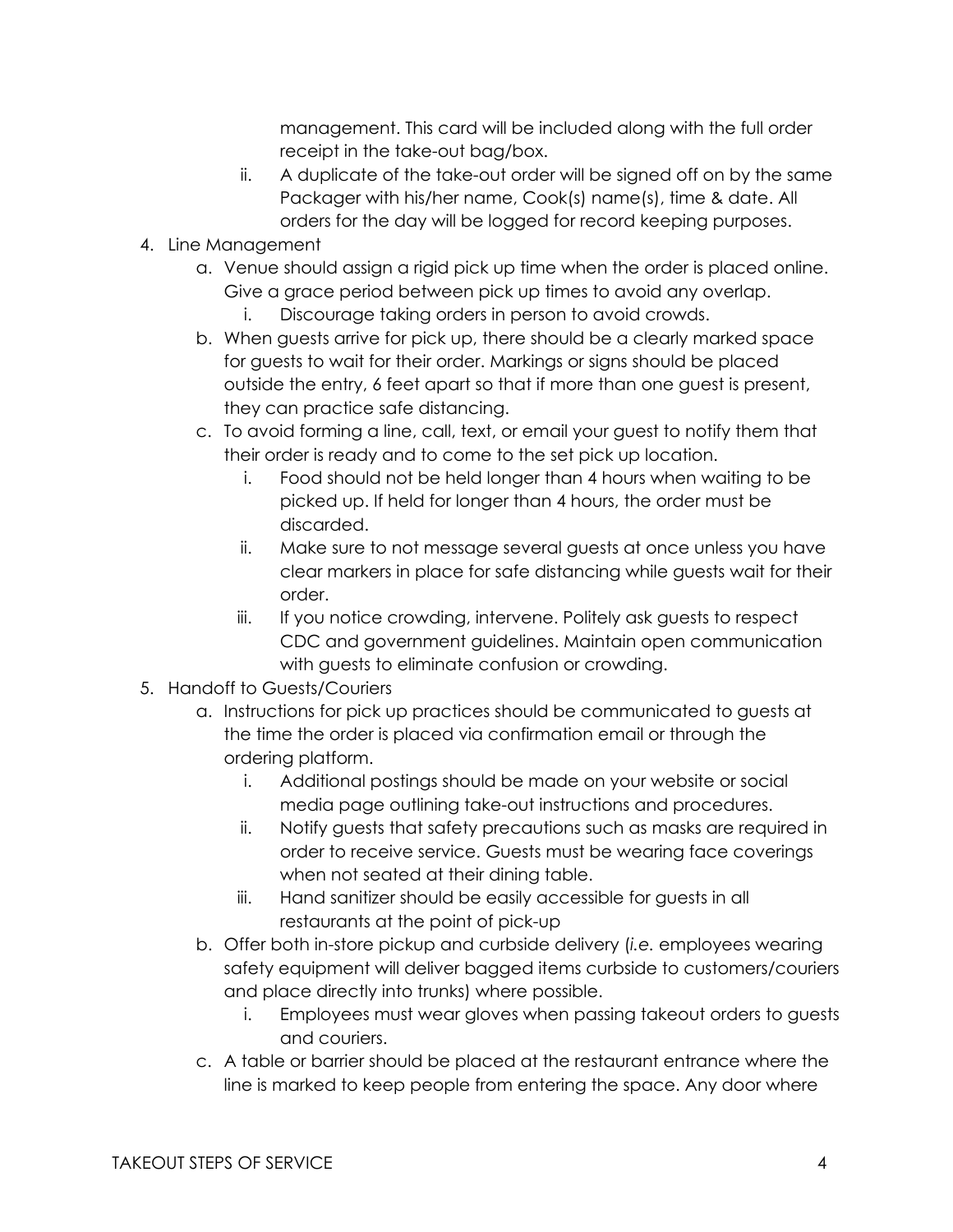the barrier is placed should be propped open to avoid anyone touching a door handle.

- d. Checking ID for Alcohol Purchases
	- i. For any order involving the sale of alcohol as highlighted on the order slip, the employee should ask the guest to place his or her ID on the table (or hold it out with their arm extended). After the guest has stepped back, the employee can approach with the order, check the ID for legal drinking age without touching it, and leave both the ID and order on the table for the guest to retrieve.
- 6. Payment Process
	- a. Contactless payment should be enforced whenever possible.
		- i. If existing systems permit, credit card information should be safely secured when the order is placed to be processed online in advance or once the order has been completed to avoid the need for a payment transaction on site.
		- ii. A copy of the payment process should be provided in the form of a receipt emailed to the guest or included in the order.
	- b. If online payment transactions are not possible, a chip processor should be placed at point of order pickup that is guest facing to avoid the employee handling guest payment. The employee processing payment should have the total rung up before instructing the guest to step forward to insert their payment so that an appropriate 6 feet distance can be kept.
		- i. The employee should be wearing gloves to handle any payment.
		- ii. Any payment stations should be wiped down and disinfected before and after each use.
		- iii. If signatures are required for CC payment, provide guests with pens that have been cleaned and disinfected. There should be a marked cup for clean vs. dirty pens to ensure pens are not reused between signatures.
		- iv. Restaurant operators should encourage guests to use cashless and contactless payment methods. In the event that a guest prefers to pay with cash, use a designated tray to instruct guests to place cash onto. Once the guest has stepped away to a safe distance, the employee can collect the cash and confirm payment is correct or create change as needed to be placed back onto the cash tray.
			- 1. Cash tray should be clearly labeled and sanitized after each use.
			- 2. Once cash has been handled, the employee must take off their gloves, wash their hands, and put on a new pair of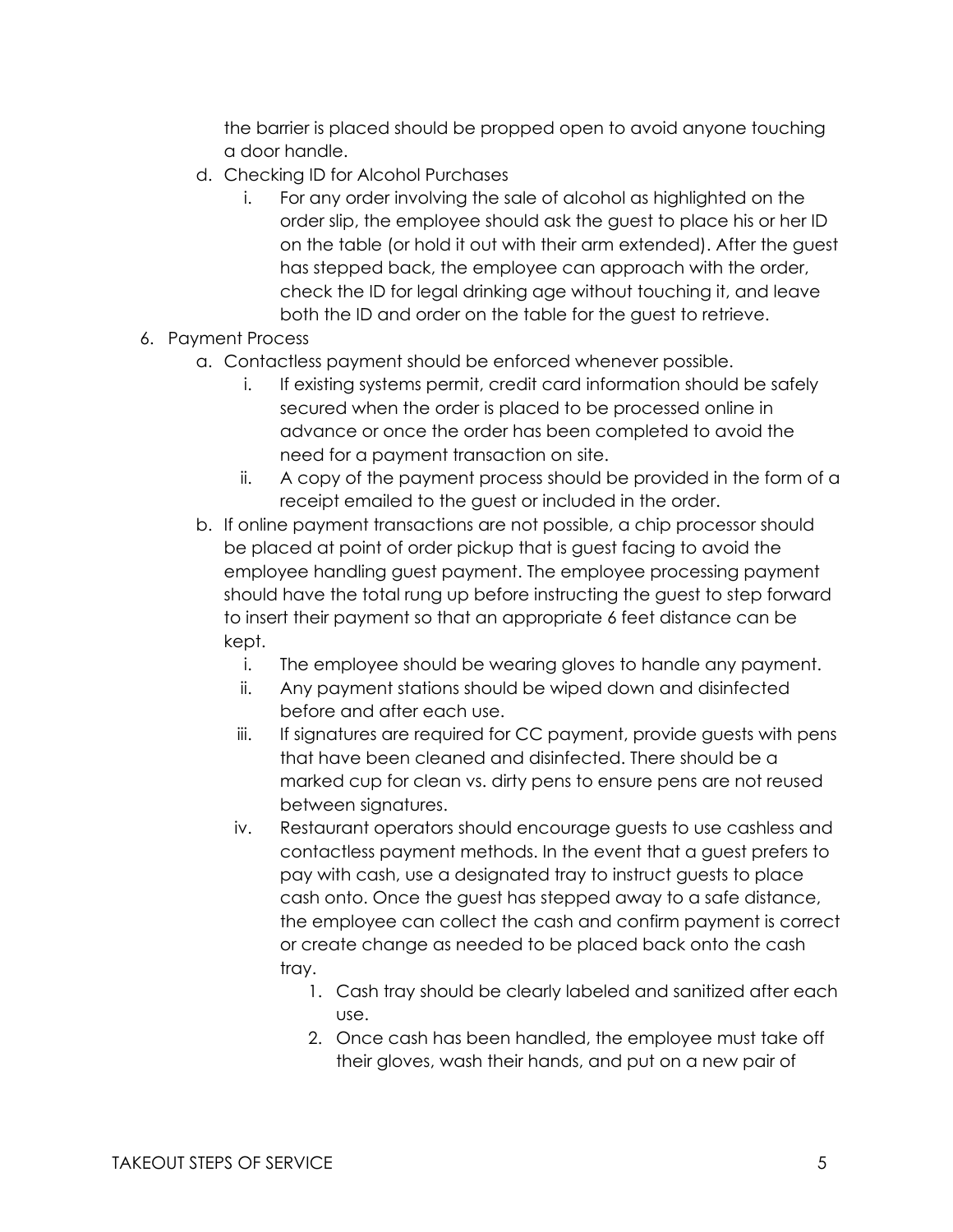gloves before retrieving the guest's order and placing it at the designated pickup station for the guest to take.

# **Supporting Materials (Logs, Signage, Training & Locations, etc)**

- Labels and stickers for item labeling
- Cards for guest orders that relay safety best practices & accountability details
- Take Out Orders Log for record keeping (order #, employees, date/time)
- Signage for guest pick up instructions to ensure sure safe distancing
- Predetermined location(s) in dining room, entryway, or curb-side where orders will be picked up by guests
- Contactless payment through third party processor or Authorization Form

# **Accountability (how the SOP will be enforced/managed)**

- Safety Manager is responsible for enforcing all standard operating procedures and offering assistance where needed to make sure standards are being met.
- All employees are expected to know the outlined procedures and are responsible for adhering to them. Appropriate disciplinary actions will be carried out by management if employees are caught deviating from policy.
- Employees must sign off to confirm that they have received the appropriate safety training.

# **Sources:**

- [LA County DOH Recommendations for Food Facilities](http://publichealth.lacounty.gov/media/coronavirus/GuidanceFoodFacilities.pdf)
- [CDC Guidance for Small Businesses](https://www.cdc.gov/coronavirus/2019-ncov/community/guidance-small-business.html)
- [FDA Best Practices for Restaurants Take-Out/Delivery Services](https://www.fda.gov/food/food-safety-during-emergencies/best-practices-retail-food-stores-restaurants-and-food-pick-updelivery-services-during-covid-19)
- [OSHA.gov Preparing Workplaces for COVID-19](https://www.osha.gov/Publications/OSHA3990.pdf)
- [SNHD COVID-19 Guidance](https://www.southernnevadahealthdistrict.org/permits-and-regulations/food-establishment-resource-library/covid-19-guidance-for-food-establishments/)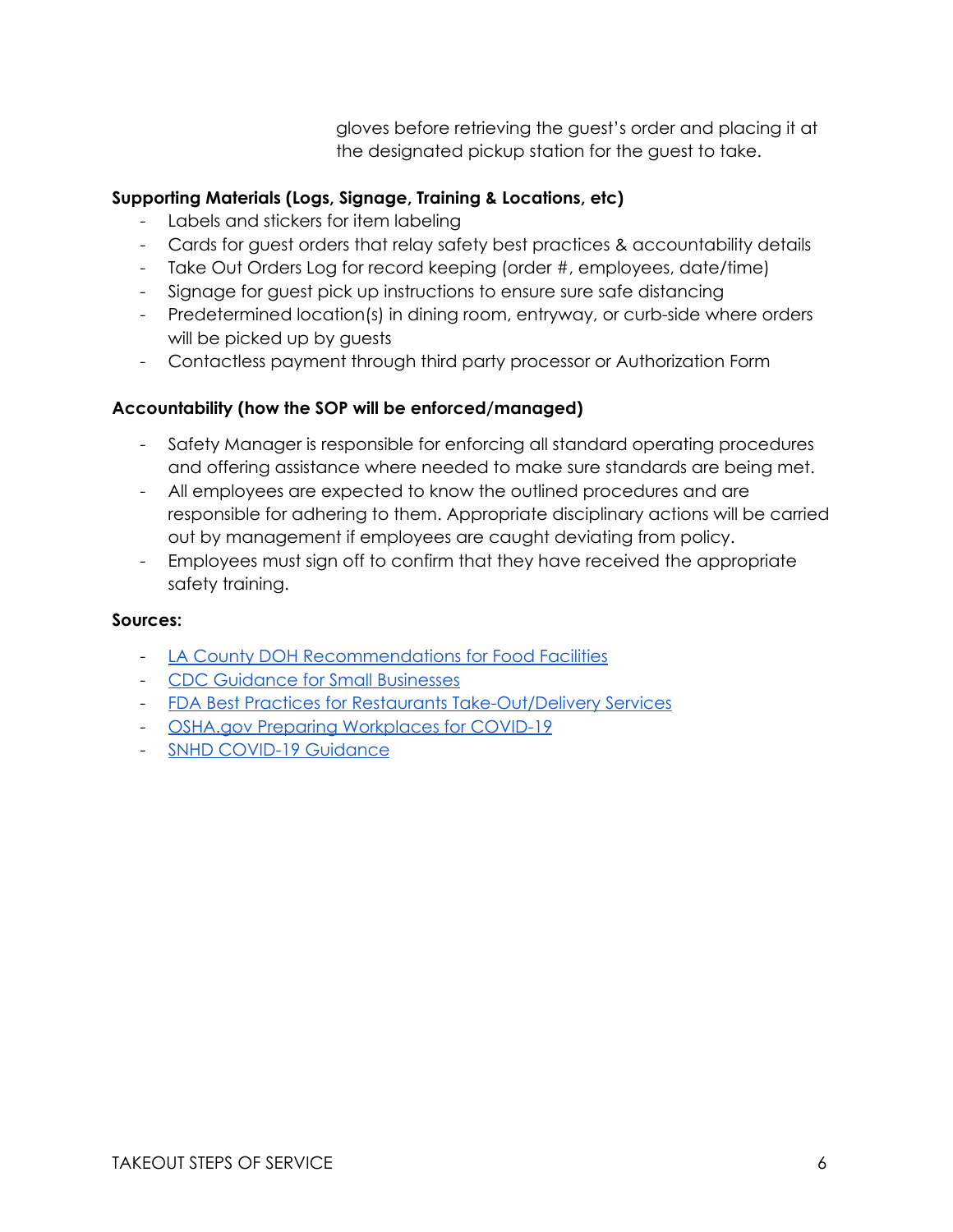

|                                            | Asunto:   PASOS DEL SERVICIO DE COMIDA PARA LLEVAR |                       |  |
|--------------------------------------------|----------------------------------------------------|-----------------------|--|
|                                            | Dept.:   Operaciones                               | Revisiones: Publicado |  |
| Fecha de la versión:   15 de junio de 2020 |                                                    | Páginas:              |  |

### **Propósito**

El propósito de esta política es describir los procedimientos operativos necesarios del servicio de comida para llevar y la entrega de comida a fin de garantizar que se tomen precauciones para eliminar cualquier posibilidad de contaminación entre los proveedores, los clientes y el personal.

### **Política**

- 1. El proceso de recogida de pedidos para llevar o para entregarse se debe realizar con contacto mínimo y en cumplimiento de las pautas de distanciamiento social.
- 2. Los pedidos se deben hacer con aviso previo y en los horarios de recogida designados para evitar la acumulación de personas en las áreas de recogida.
- 3. El personal debe utilizar equipos de seguridad y cumplir con las normas de distanciamiento social dentro y fuera del establecimiento.
- 4. Se espera que todo el personal esté capacitado para cumplir con el código de salud en cuanto a la seguridad normal de los alimentos y que tome otras medidas necesarias para evitar el riesgo de propagación de la COVID-19.

### **Equipos/Herramientas necesarios**

Considere nuevos equipos/cambios en el espacio físico que puede ser necesario adquirir, como los siguientes:

- Gabinetes de calentamiento y refrigerador debajo de mostrador para mantener los pedidos que esperan ser recogidos
- Mesas y espacio para un intercambio de pedidos seguro con el cliente
- Hojas impresas de etiquetas o pegatinas ya hechas para etiquetar los recipientes y sellar las bolsas de comida para llevar
- Tarjetas de empaquetado con espacio en blanco para que los administradores incluyan información de manipulación segura, recalentamiento y sobre quién preparó
- Plataforma para tomar pedidos en línea y pago sin contacto
- Desinfectantes y toallitas desinfectantes o pulverizador aprobados por la Agencia de Protección Ambiental (Environmental Protection Agency, EPA) en la estación de empaquetado

### **Procedimiento**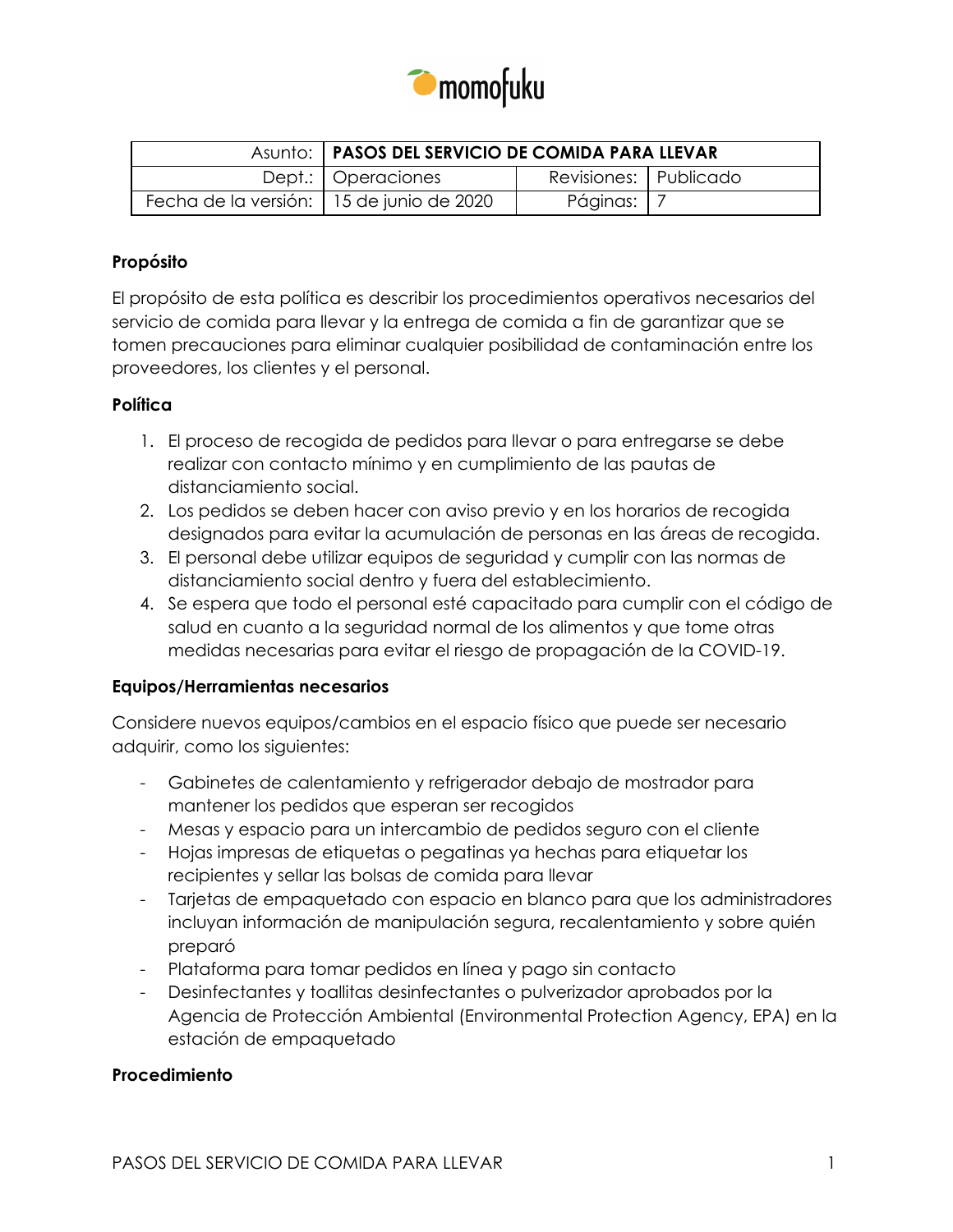

- 1. Procesamiento de pedidos
	- a. Tras la llegada del personal, se deben lavar las manos de inmediato y todas las superficies duras de alto contacto/estaciones de preparación de alimentos se deben desinfectar y esterilizar.
	- b. Los empleados del área de cocina deben estar separados en diferentes áreas de la cocina para cumplir con las medidas de distanciamiento social.
		- i. Los menús deben modificarse para contribuir a este tipo de estructura en la cocina.
		- ii. Las estaciones se deben abastecer con anticipación con todos los envoltorios y las etiquetas necesarios para garantizar que los cocineros puedan realizar y empaquetar completamente los platos asignados a sus estaciones.
	- c. Todos los pedidos del día serán revisados, impresos y publicados con anticipación. Todos los ingredientes y los utensilios necesarios se deben reunir y colocar en las estaciones con anticipación según lo programado por el gerente de turno o, de lo contrario, el ayudante de cocina distribuirá los elementos.
	- d. Los pedidos se comunicarán a la cocina según permita el tiempo de preparación. Los productos preparados anteriormente deben almacenarse en un refrigerador o un gabinete de calentamiento adecuado al que solo accederá el empaquetador de pedidos para completarlos.
	- e. Las bebidas o los productos adicionales se resaltarán en cada pedido y se empaquetarán con anticipación, etiquetarán, desinfectarán y colocarán cerca de la estación de empaquetado final para que haya acceso directo sin contacto adicional de empleados.
	- f. Se debe hacer una nota/marca en todo pedido que incluya la venta de alcohol para indicar que el empleado que entrega el pedido debe comprobar la identificación a fin de confirmar la edad legal para beber de 21 años.
- 2. Preparación de pedidos
	- a. Todos los empleados deben usar guantes para evitar el contacto directo de las manos desnudas con los alimentos listos para consumir o las superficies de contacto con alimentos.
	- b. En la mayor medida posible, los cocineros deben poder realizar los platos para llevar de principio a fin en una estación, y empaquetarlos con los elementos en su estación antes de que los pasen para colocarlos en una bolsa.
		- i. Solo los alimentos sellados terminados deben pasar a la estación de revisión y embolsado.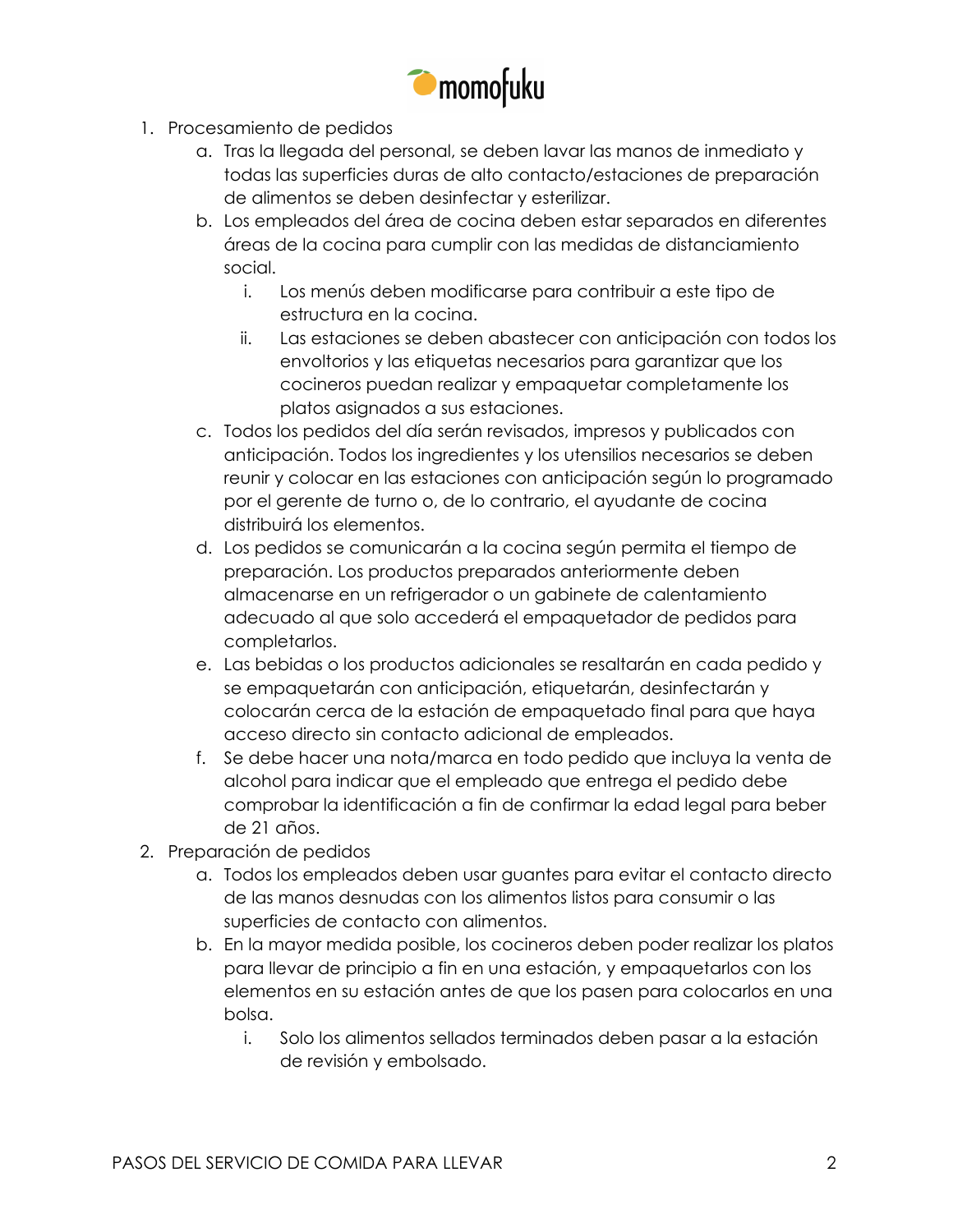

- ii. Los alimentos en caja que sellaron los cocineros no deben volver a abrirse por ningún motivo.
- c. Los cocineros deben colocar los alimentos listos para ser empaquetados en una ventanilla designada donde el empaquetador (por lo general, el expedidor) pueda recogerlos. Desaliente la entrega directa de alimentos de los cocineros al empaquetador; cumpla con las normas de distanciamiento social entre el personal en la mayor medida posible.
- 3. Empaquetado, embolsado y revisión de pedidos
	- a. Empaquetado de los productos del pedido:
		- i. Debe haber etiquetas preimpresas para cada producto del menú en la estación del cocinero que es responsable de preparar y empaquetar esos productos. Apenas esté empaquetado cada producto, se debe colocar la pegatina para indicar que el plato está completo. En este momento, el recipiente no debe volver a abrirse.
			- 1. Debe haber pegatinas disponibles para las modificaciones, que debe colocar el cocinero para confirmar que se realizaron las modificaciones o las sustituciones correspondientes.
		- ii. Una vez que los componentes de un pedido están empaquetados y sellados, los productos abandonan la estación de cocina y pasan a la estación de empaquetado y revisión de pedidos. El empaquetador designado revisa todos los componentes en cajas y sellados individuales con respecto al pedido, los limpia por última vez con una toalla con desinfectante y los coloca en la bolsa para llevar con la etiqueta/el número correspondiente para ser recogida.
			- 1. Todos los pedidos para llevar exhibirán de manera clara el número de confirmación de pedido y el apellido del cliente para evitar cualquier confusión o la necesidad de volver a abrir un paquete y comprobar que sea el pedido correcto.
			- 2. También se deben incluir en el pedido antes de sellarlo y marcarlo como completo algunos documentos, como las instrucciones sobre la manipulación segura, el recalentamiento, cómo pasarlo a los platos o recipientes del cliente, u otra información.
		- iii. El empaquetador cerrará las bolsas para llevar con una engrapadora con toda la información del pedido visible y mirando hacia afuera claramente para facilitar la búsqueda de los pedidos.
			- 1. Si es necesario, mantenga un gabinete de calentamiento adicional disponible para los pedidos empaquetados por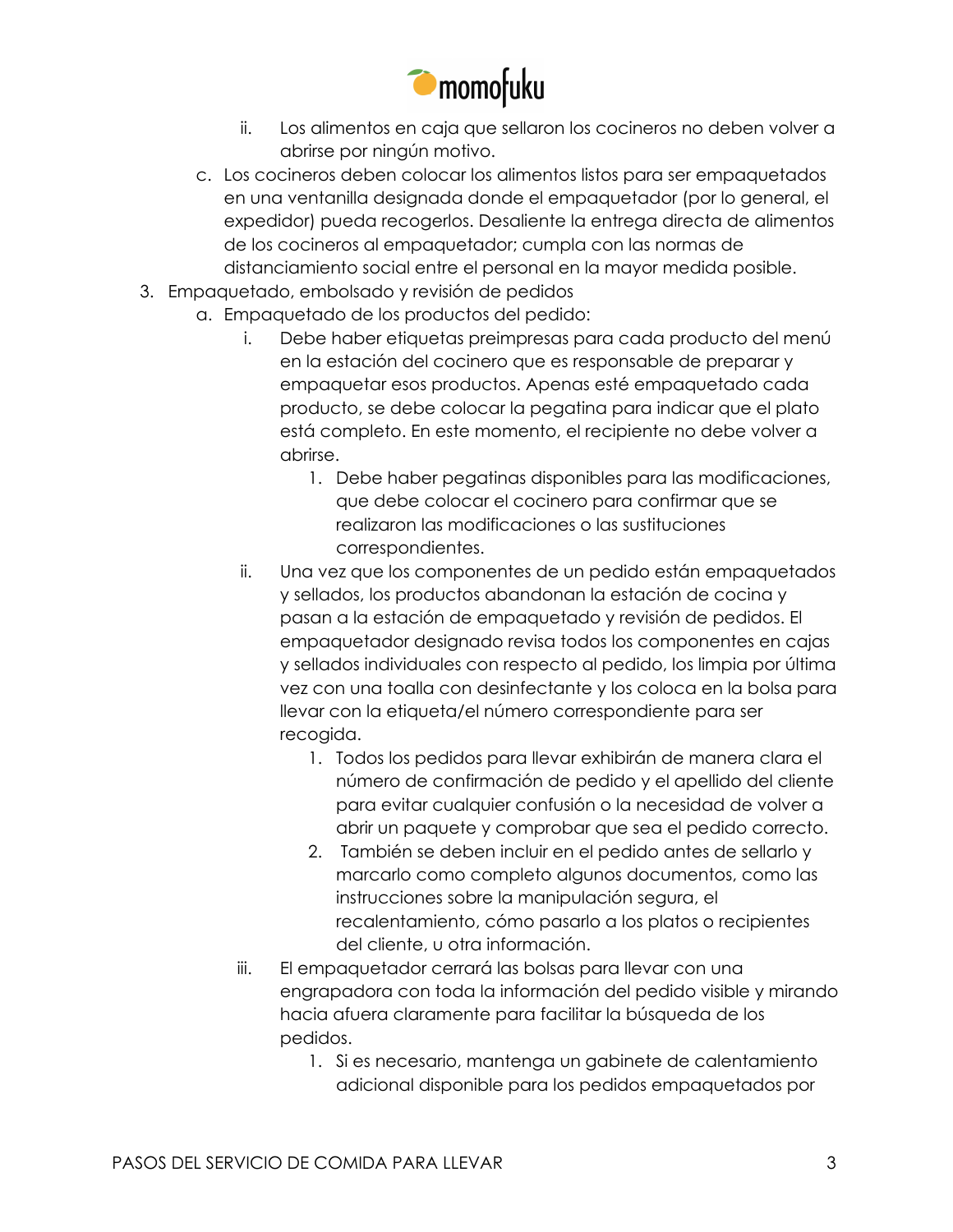

completo que se pueden mantener calientes en caso de que el cliente retrase la ventanilla de recogida. Solo el empaquetador debe poder colocar los pedidos en el gabinete y buscarlos cuando el cliente haya llegado.

- iv. Si se incluirán productos adicionales en el pedido, como bebidas, se deben organizar y empaquetar con anticipación y colocar, etiquetados con una copia adicional del pedido anexada, en el bajomostrador refrigerado o la cámara frigorífica más cercanos al lugar en que se lleva a cabo el empaquetado final del pedido. Esto permitirá que el empaquetador busque los productos adicionales fácilmente sin abrir un paquete para completar un pedido o atravesar espacios innecesarios.
	- 1. Estos pedidos deben seguir el mismo protocolo de empaquetado de alimentos de ser desinfectados, colocados en una bolsa, sellados y etiquetados con la información del pedido para identificar claramente cada pedido.
- b. Documente quién preparó cada comida.
	- i. Se incluirá una tarjeta en cada pedido para llevar con una plantilla que debe llenarse. La tarjeta tendrá mensajes diseñados por el restaurante, así como un espacio para el nombre de los cocineros que prepararon los productos, el empaquetador que armó el pedido, la fecha y la hora en que el pedido fue empaquetado, y cualquier instrucción de recalentamiento. La tarjeta debe tener una nota/un sello de un gerente que diga que la gerencia evaluó a los empleados que están trabajando para comprobar que estén en buen estado de salud y puedan trabajar. Esta tarjeta se incluirá junto con el recibo del pedido completo en la bolsa/la caja de comida para llevar.
	- ii. El mismo empaquetador firmará una copia del pedido para llevar, que incluirá su nombre, el nombre de los cocineros, y la fecha y la hora. Se registrarán todos los pedidos del día para fines de mantenimiento de registros.
- 4. Gerencia de línea
	- a. El lugar debe asignar un horario de recogida inflexible cuando se realiza el pedido en línea. Brinde un período de gracia entre los horarios de recogida para evitar superposiciones.
		- i. Desaliente la toma de pedidos en persona para evitar multitudes.
	- b. Cuando llegan los clientes a recoger, debe haber un espacio marcado claramente para que esperen su pedido. Se deben colocar marcas o señales fuera de la entrada, con 6 pies de separación de manera que si hay más de un cliente presente, pueden ejercer una distancia segura.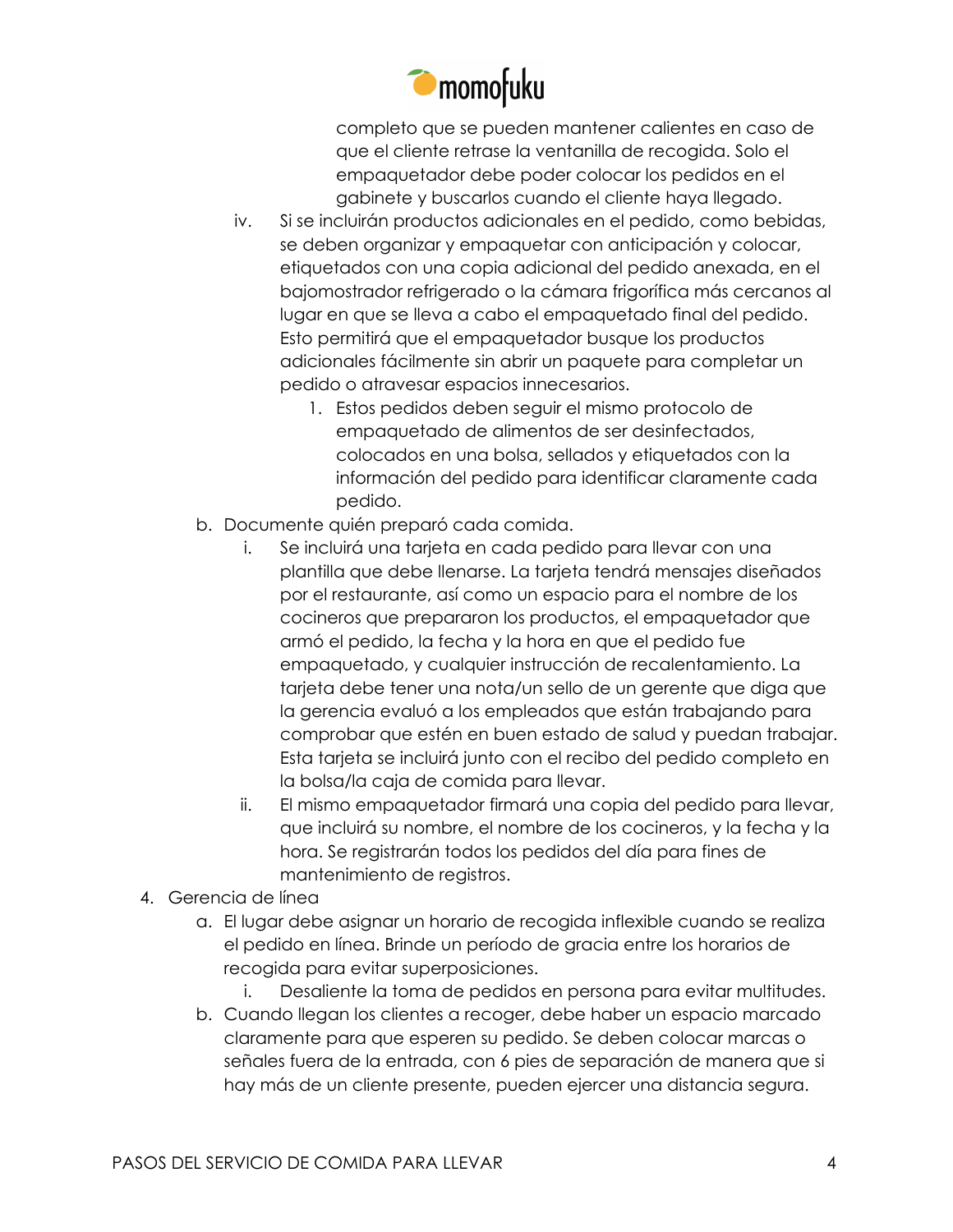

- c. Para evitar que se forme fila, llame o envíe un mensaje de texto o de correo electrónico al cliente para notificarle que el pedido está listo y que vaya al lugar de recogida establecido.
	- i. Los alimentos no deben conservarse más de 4 horas cuando se espera que los recojan. Si se conservan durante más de 4 horas, el pedido debe desecharse.
	- ii. Asegúrese de no enviar mensajes a varios clientes a la vez, a menos que tenga marcadores claros para mantener una distancia segura mientras esperan su pedido.
	- iii. Si observa acumulación de personas, intervenga. Pida amablemente a los clientes que respeten las pautas del gobierno y de los Centros para el Control y la Prevención de Enfermedades (Centers for Disease Control and Prevention, CDC). Mantenga una comunicación abierta con los clientes para evitar confusiones o acumulación de personas.
- 5. Entrega a los clientes/repartidores
	- a. Se deben comunicar a los clientes las instrucciones de las prácticas de recogida en el momento en que se realiza el pedido, a través del correo electrónico de confirmación o la plataforma de pedidos.
		- i. Se deben hacer publicaciones adicionales en el sitio web o la página de redes sociales para describir las instrucciones y los procedimientos del servicio de comida para llevar.
		- ii. Notifique a los clientes que las precauciones de seguridad, como las mascarillas, son obligatorias para recibir el servicio. Los clientes deben usar mascarillas faciales cuando no estén sentados en la mesa del comedor.
		- iii. Los clientes deben tener fácil acceso a desinfectante para manos en todos los restaurantes en el punto de recogida.
	- b. Ofrezca tanto recogida en la tienda como entrega en la acera (*es decir*, empleados con equipos de seguridad entregarán los productos en bolsas en la acera a los clientes/repartidores y los colocarán directamente en el maletero), cuando sea posible.
		- i. Los empleados deben usar guantes al pasar pedidos de comida para llevar a los huéspedes y mensajeros.
	- c. Se debe colocar una mesa o una barrera en la entrada del restaurante donde la línea está marcada para impedir que las personas ingresen al espacio. Toda puerta donde se coloque la barrera debe mantenerse abierta para evitar que alguien toque el picaporte.
	- d. Verificación de la identificación para compras de alcohol
		- i. En el caso de los pedidos que incluyen la venta de alcohol como se resalta en la nota de pedido, el empleado debe solicitar al cliente que coloque la identificación sobre la mesa (o que la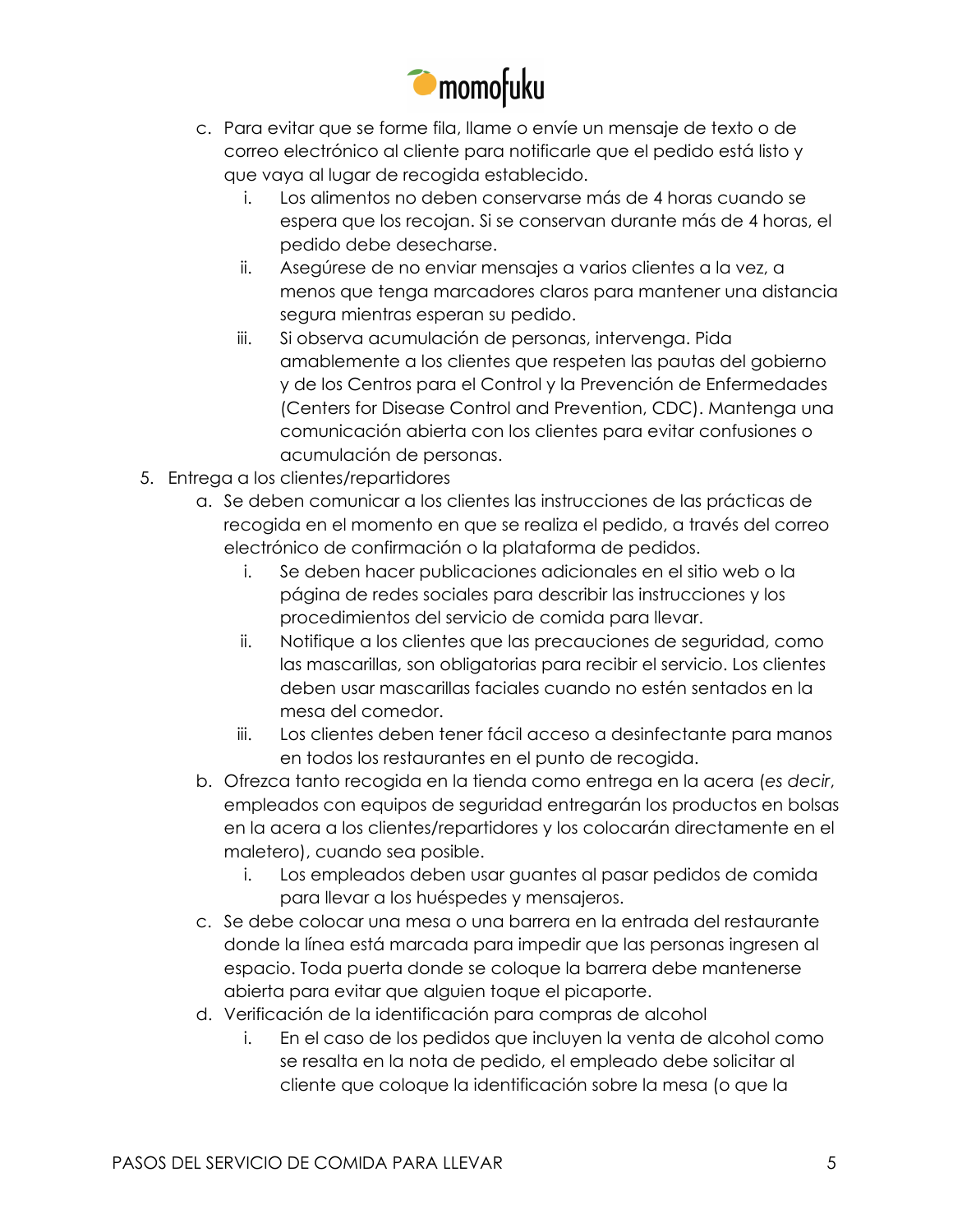

muestre con el brazo extendido). Después de que el cliente haya retrocedido, el empleado puede acercarse con el pedido, verificar la edad legal para beber en la identificación sin tocarla, y dejar tanto la identificación como el pedido sobre la mesa para que el cliente los busque.

- 6. Proceso de pago
	- a. Se debe imponer el pago sin contacto siempre que sea posible.
		- i. Si los sistemas existentes lo permiten, la información de la tarjeta de crédito debe obtenerse de manera segura cuando se realiza el pedido para ser procesada en línea por adelantado o una vez que el pedido se haya completado a fin de evitar una transacción de pago en el sitio.
		- ii. Se debe proporcionar una copia del proceso de pago en forma de recibo por correo electrónico al cliente o incluida en el pedido.
	- b. Si las transacciones de pago en línea no son posibles, debe colocarse un procesador de chip en el punto de recogida de pedidos que mire hacia el cliente para evitar que el empleado maneje el pago del cliente. El empleado que procesa el pago debe marcar el total antes de indicarle al cliente que se acerque para introducir su pago, de modo que pueda mantenerse una distancia adecuada de 6 pies.
		- i. El empleado debe usar guantes para manejar los pagos.
		- ii. Toda estación de pago se debe limpiar con un trapo y desinfectar antes y después de cada uso.
		- iii. Si se debe firmar para el pago con tarjeta de crédito, proporcione a los clientes bolígrafos que se hayan limpiado y desinfectado. Debe haber un portabolígrafos marcado para los bolígrafos limpios frente a los sucios a fin de garantizar que no vuelvan a usarse entre las firmas.
		- iv. Los administradores de los restaurantes deben alentar a los clientes a usar métodos de pago sin contacto y sin dinero en efectivo. En caso de que un cliente prefiera pagar con dinero en efectivo, use una bandeja designada para indicarle al cliente que coloque el dinero allí. Una vez que el cliente se haya alejado a una distancia segura, el empleado puede recoger el dinero y confirmar que el pago sea correcto o buscar cambio según sea necesario para volver a colocar en la bandeja de dinero en efectivo.
			- 1. La bandeja de dinero en efectivo debe etiquetarse de manera clara y desinfectarse después de cada uso.
			- 2. Una vez que se haya manipulado dinero en efectivo, el empleado debe quitarse los guantes, lavarse las manos y colocarse un par de guantes nuevo antes de buscar el